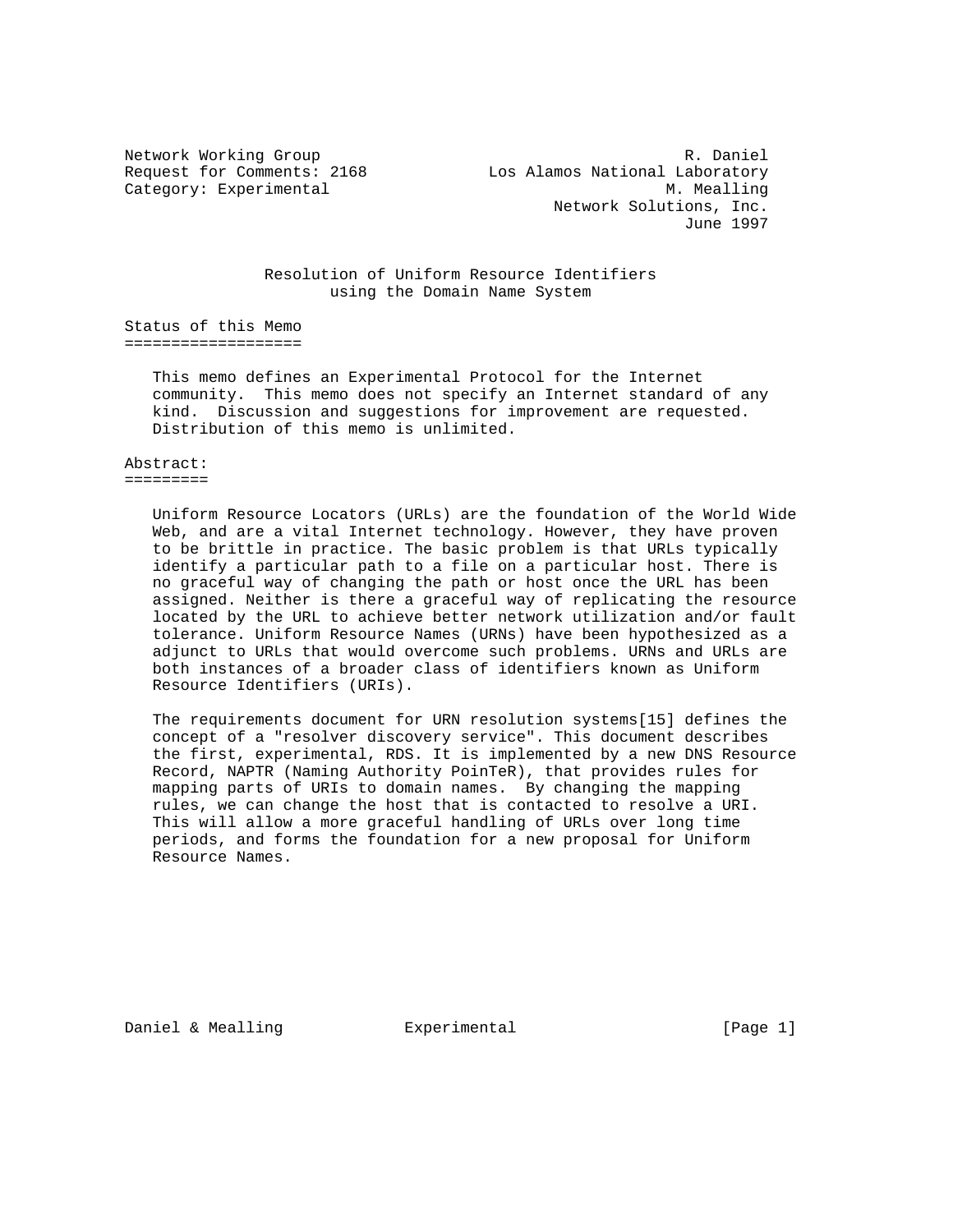In addition to locating resolvers, the NAPTR provides for other naming systems to be grandfathered into the URN world, provides independence between the name assignment system and the resolution protocol system, and allows multiple services (Name to Location, Name to Description, Name to Resource, ...) to be offered. In conjunction with the SRV RR, the NAPTR record allows those services to be replicated for the purposes of fault tolerance and load balancing.

### Introduction: =============

 Uniform Resource Locators have been a significant advance in retrieving Internet-accessible resources. However, their brittle nature over time has been recognized for several years. The Uniform Resource Identifier working group proposed the development of Uniform Resource Names to serve as persistent, location-independent identifiers for Internet resources in order to overcome most of the problems with URLs. RFC-1737 [1] sets forth requirements on URNs.

 During the lifetime of the URI-WG, a number of URN proposals were generated. The developers of several of those proposals met in a series of meetings, resulting in a compromise known as the Knoxville framework. The major principle behind the Knoxville framework is that the resolution system must be separate from the way names are assigned. This is in marked contrast to most URLs, which identify the host to contact and the protocol to use. Readers are referred to [2] for background on the Knoxville framework and for additional information on the context and purpose of this proposal.

 Separating the way names are resolved from the way they are constructed provides several benefits. It allows multiple naming approaches and resolution approaches to compete, as it allows different protocols and resolvers to be used. There is just one problem with such a separation - how do we resolve a name when it can't give us directions to its resolver?

 For the short term, DNS is the obvious candidate for the resolution framework, since it is widely deployed and understood. However, it is not appropriate to use DNS to maintain information on a per-resource basis. First of all, DNS was never intended to handle that many records. Second, the limited record size is inappropriate for catalog information. Third, domain names are not appropriate as URNs.

 Therefore our approach is to use DNS to locate "resolvers" that can provide information on individual resources, potentially including the resource itself. To accomplish this, we "rewrite" the URI into a domain name following the rules provided in NAPTR records. Rewrite rules provide considerable power, which is important when trying to

Daniel & Mealling **Experimental Experimental** [Page 2]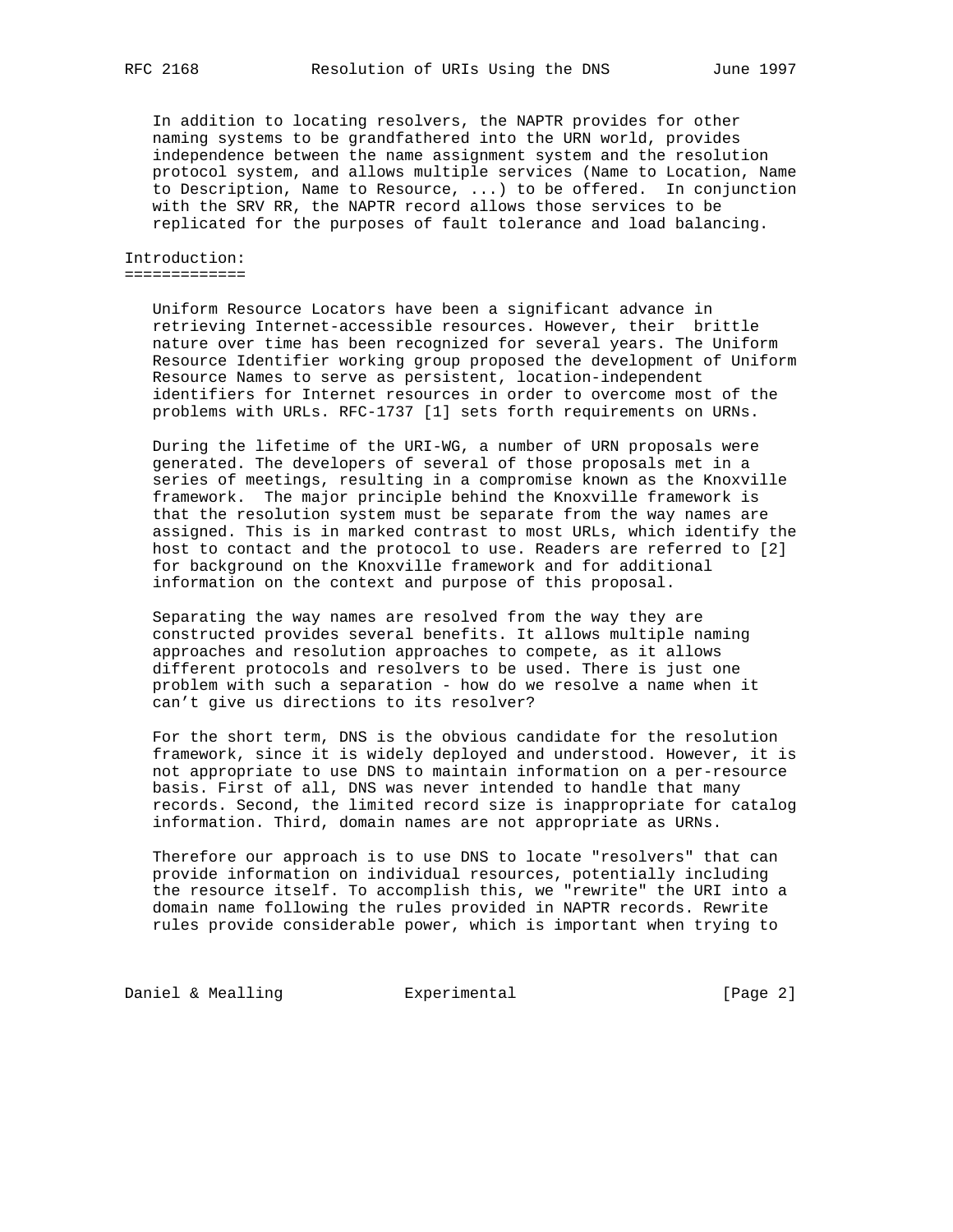meet the goals listed above. However, collections of rules can become difficult to understand. To lessen this problem, the NAPTR rules are \*always\* applied to the original URI, \*never\* to the output of previous rules.

 Locating a resolver through the rewrite procedure may take multiple steps, but the beginning is always the same. The start of the URI is scanned to extract its colon-delimited prefix. (For URNs, the prefix is always "urn:" and we extract the following colon-delimited namespace identifier [3]). NAPTR resolution begins by taking the extracted string, appending the well-known suffix ".urn.net", and querying the DNS for NAPTR records at that domain name. Based on the results of this query, zero or more additional DNS queries may be needed to locate resolvers for the URI. The details of the conversation between the client and the resolver thus located are outside the bounds of this draft. Three brief examples of this procedure are given in the next section.

 The NAPTR RR provides the level of indirection needed to keep the naming system independent of the resolution system, its protocols, and services. Coupled with the new SRV resource record proposal[4] there is also the potential for replicating the resolver on multiple hosts, overcoming some of the most significant problems of URLs. This is an important and subtle point. Not only do the NAPTR and SRV records allow us to replicate the resource, we can replicate the resolvers that know about the replicated resource. Preventing a single point of failure at the resolver level is a significant benefit. Separating the resolution procedure from the way names are constructed has additional benefits. Different resolution procedures can be used over time, and resolution procedures that are determined to be useful can be extended to deal with additional namespaces.

Caveats =======

> The NAPTR proposal is the first resolution procedure to be considered by the URN-WG. There are several concerns about the proposal which have motivated the group to recommend it for publication as an Experimental rather than a standards-track RFC.

> First, URN resolution is new to the IETF and we wish to gain operational experience before recommending any procedure for the standards track. Second, the NAPTR proposal is based on DNS and consequently inherits concerns about security and administration. The recent advancement of the DNSSEC and secure update drafts to Proposed Standard reduce these concerns, but we wish to experiment with those new capabilities in the context of URN administration. A third area of concern is the potential for a noticeable impact on the DNS. We

Daniel & Mealling **Experimental Experimental** [Page 3]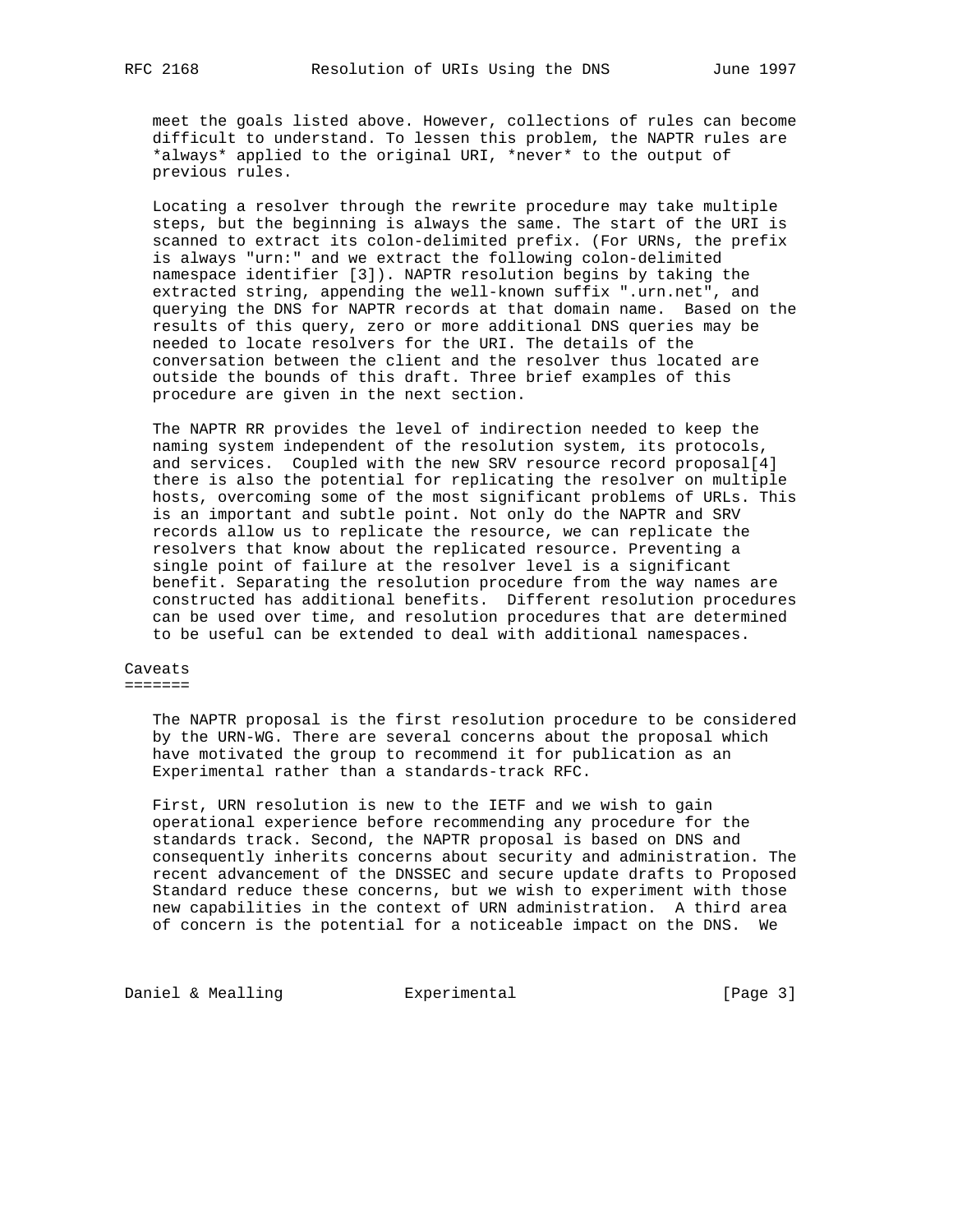believe that the proposal makes appropriate use of caching and additional information, but it is best to go slow where the potential for impact on a core system like the DNS is concerned. Fourth, the rewrite rules in the NAPTR proposal are based on regular expressions. Since regular expressions are difficult for humans to construct correctly, concerns exist about the usability and maintainability of the rules. This is especially true where international character sets are concerned. Finally, the URN-WG is developing a requirements document for URN Resolution Services[15], but that document is not complete. That document needs to precede any resolution service proposals on the standards track.

Terminology

===========

- "Must" or "Shall" Software that does not behave in the manner that this document says it must is not conformant to this document.
- "Should" Software that does not follow the behavior that this document says it should may still be conformant, but is probably broken in some fundamental way.
- "May" Implementations may or may not provide the described behavior, while still remaining conformant to this document.

Brief overview and examples of the NAPTR RR: ============================================

 A detailed description of the NAPTR RR will be given later, but to give a flavor for the proposal we first give a simple description of the record and three examples of its use.

 The key fields in the NAPTR RR are order, preference, service, flags, regexp, and replacement:

- \* The order field specifies the order in which records MUST be processed when multiple NAPTR records are returned in response to a single query. A naming authority may have delegated a portion of its namespace to another agency. Evaluating the NAPTR records in the correct order is necessary for delegation to work properly.
- \* The preference field specifies the order in which records SHOULD be processed when multiple NAPTR records have the same value of "order". This field lets a service provider specify the order in which resolvers are contacted, so that more capable machines are contacted in preference to less capable ones.

Daniel & Mealling  $\qquad \qquad$  Experimental  $\qquad \qquad$  [Page 4]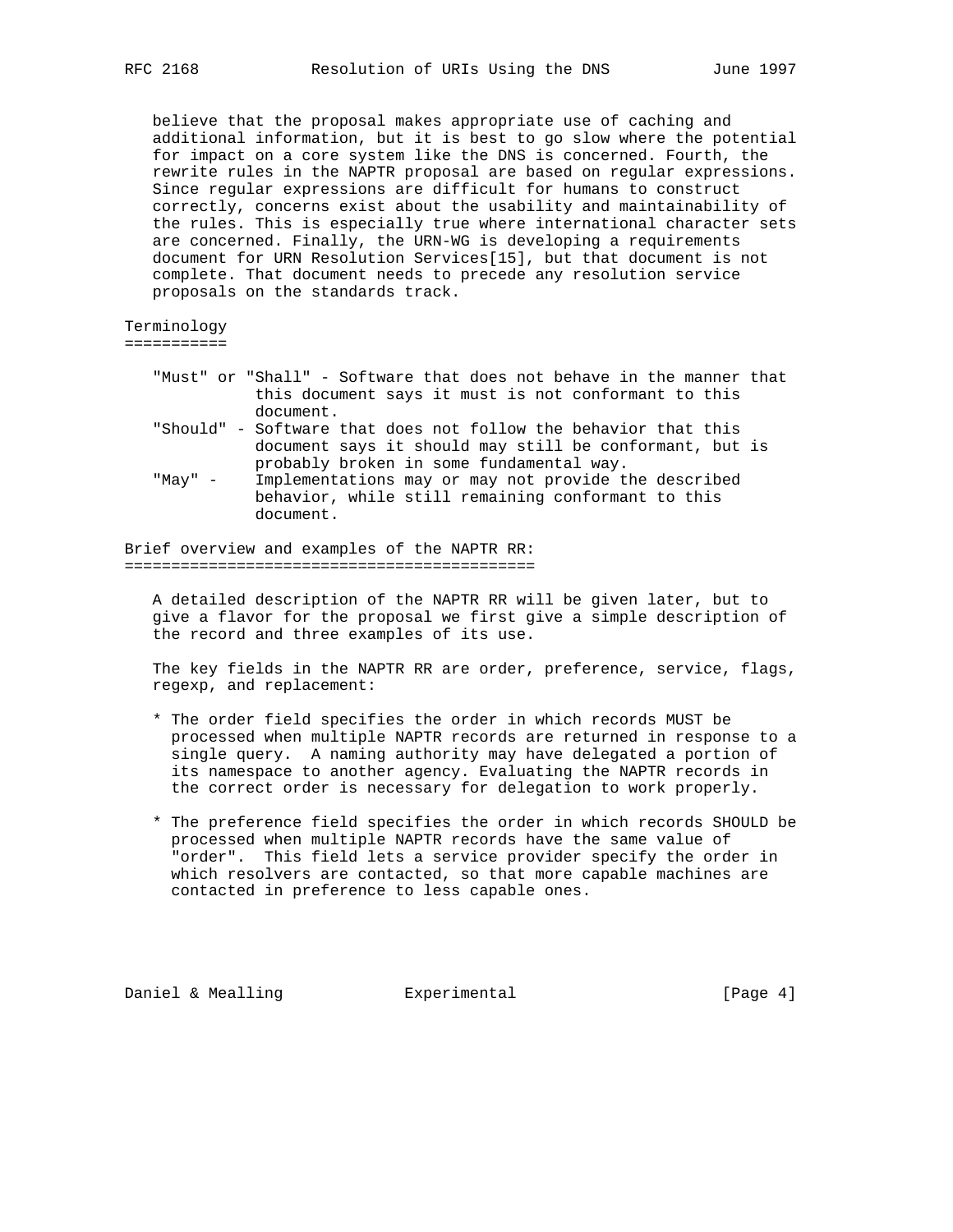- \* The service field specifies the resolution protocol and resolution service(s) that will be available if the rewrite specified by the regexp or replacement fields is applied. Resolution protocols are the protocols used to talk with a resolver. They will be specified in other documents, such as [5]. Resolution services are operations such as N2R (URN to Resource), N2L (URN to URL), N2C (URN to URC), etc. These will be discussed in the URN Resolution Services document[6], and their behavior in a particular resolution protocol will be given in the specification for that protocol (see [5] for a concrete example).
- \* The flags field contains modifiers that affect what happens in the next DNS lookup, typically for optimizing the process. Flags may also affect the interpretation of the other fields in the record, therefore, clients MUST skip NAPTR records which contain an unknown flag value.
- \* The regexp field is one of two fields used for the rewrite rules, and is the core concept of the NAPTR record. The regexp field is a String containing a sed-like substitution expression. (The actual grammar for the substitution expressions is given later in this draft). The substitution expression is applied to the original URN to determine the next domain name to be queried. The regexp field should be used when the domain name to be generated is conditional on information in the URI. If the next domain name is always known, which is anticipated to be a common occurrence, the replacement field should be used instead.
- \* The replacement field is the other field that may be used for the rewrite rule. It is an optimization of the rewrite process for the case where the next domain name is fixed instead of being conditional on the content of the URI. The replacement field is a domain name (subject to compression if a DNS sender knows that a given recipient is able to decompress names in this RR type's RDATA field). If the rewrite is more complex than a simple substitution of a domain name, the replacement field should be set to . and the regexp field used.

Daniel & Mealling  $\qquad \qquad$  Experimental  $\qquad \qquad$  [Page 5]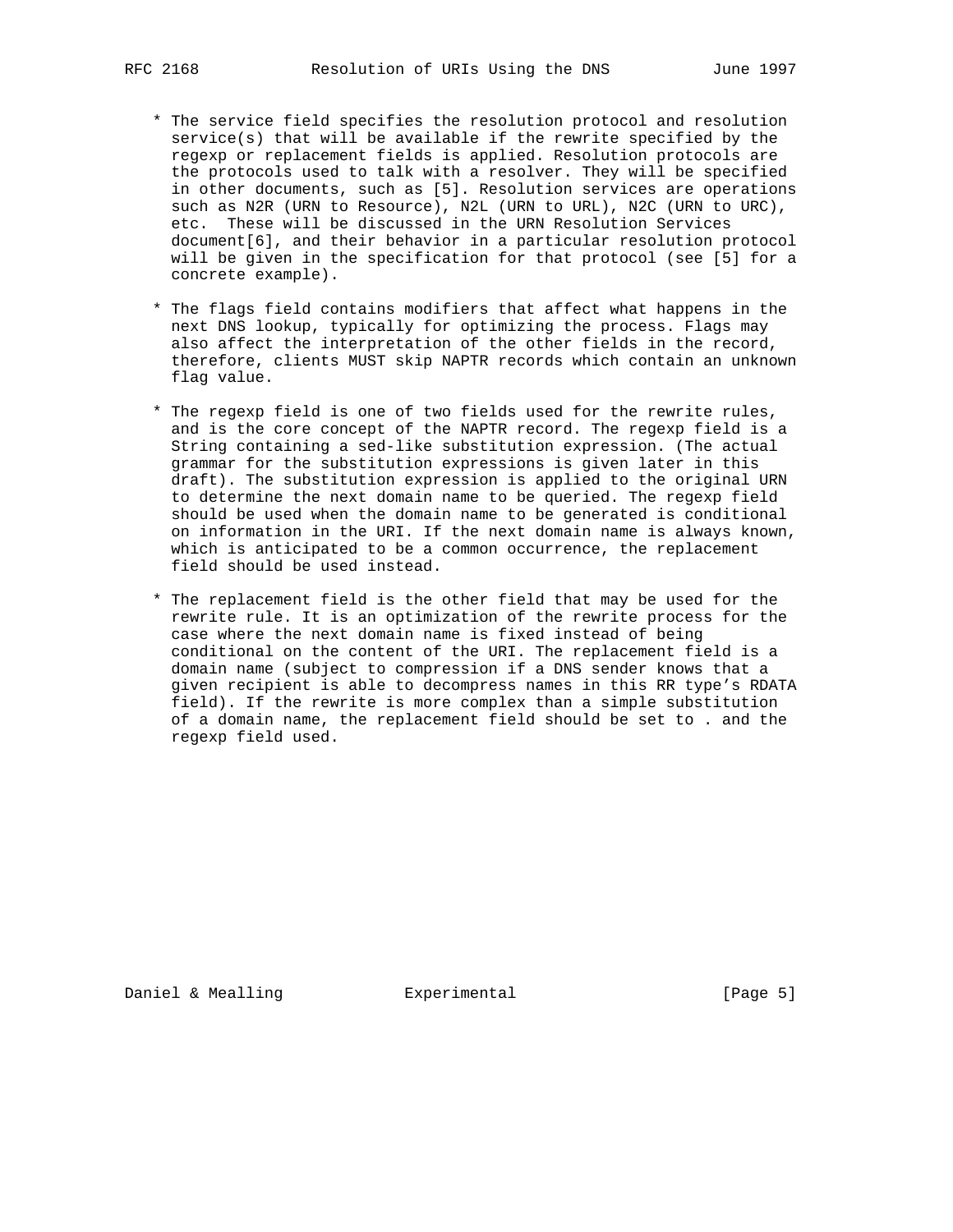Note that the client applies all the substitutions and performs all lookups, they are not performed in the DNS servers. Note also that it is the belief of the developers of this document that regexps should rarely be used. The replacement field seems adequate for the vast majority of situations. Regexps are only necessary when portions of a namespace are to be delegated to different resolvers. Finally, note that the regexp and replacement fields are, at present, mutually exclusive. However, developers of client software should be aware that a new flag might be defined which requires values in both fields.

Example 1 ---------

> Consider a URN that uses the hypothetical DUNS namespace. DUNS numbers are identifiers for approximately 30 million registered businesses around the world, assigned and maintained by Dunn and Bradstreet. The URN might look like:

### urn:duns:002372413:annual-report-1997

 The first step in the resolution process is to find out about the DUNS namespace. The namespace identifier, "duns", is extracted from the URN, prepended to urn.net, and the NAPTRs for duns.urn.net looked up. It might return records of the form:

### duns.urn.net

| $\mathbf{i}$ $\mathbf{j}$ |  | order pref flags service                    | replacement<br>regexp                                                |
|---------------------------|--|---------------------------------------------|----------------------------------------------------------------------|
|                           |  |                                             | IN NAPTR 100 10 "s" "dunslink+N2L+N2C" "" dunslink.udp.isi.dandb.com |
|                           |  | IN NAPTR 100 20 "s" "rcds+N2C"              | "" rcds.udp.isi.dandb.com                                            |
|                           |  | IN NAPTR $100$ 30 "s" "http+N2L+N2C+N2R" "" | http.tcp.isi.dandb.com                                               |

 The order field contains equal values, indicating that no name delegation order has to be followed. The preference field indicates that the provider would like clients to use the special dunslink protocol, followed by the RCDS protocol, and that HTTP is offered as a last resort. All the records specify the "s" flag, which will be explained momentarily. The service fields say that if we speak dunslink, we will be able to issue either the N2L or N2C requests to obtain a URL or a URC (description) of the resource. The Resource Cataloging and Distribution Service (RCDS)[7] could be used to get a URC for the resource, while HTTP could be used to get a URL, URC, or the resource itself. All the records supply the next domain name to query, none of them need to be rewritten with the aid of regular expressions.

Daniel & Mealling  $\qquad \qquad$  Experimental  $\qquad \qquad$  [Page 6]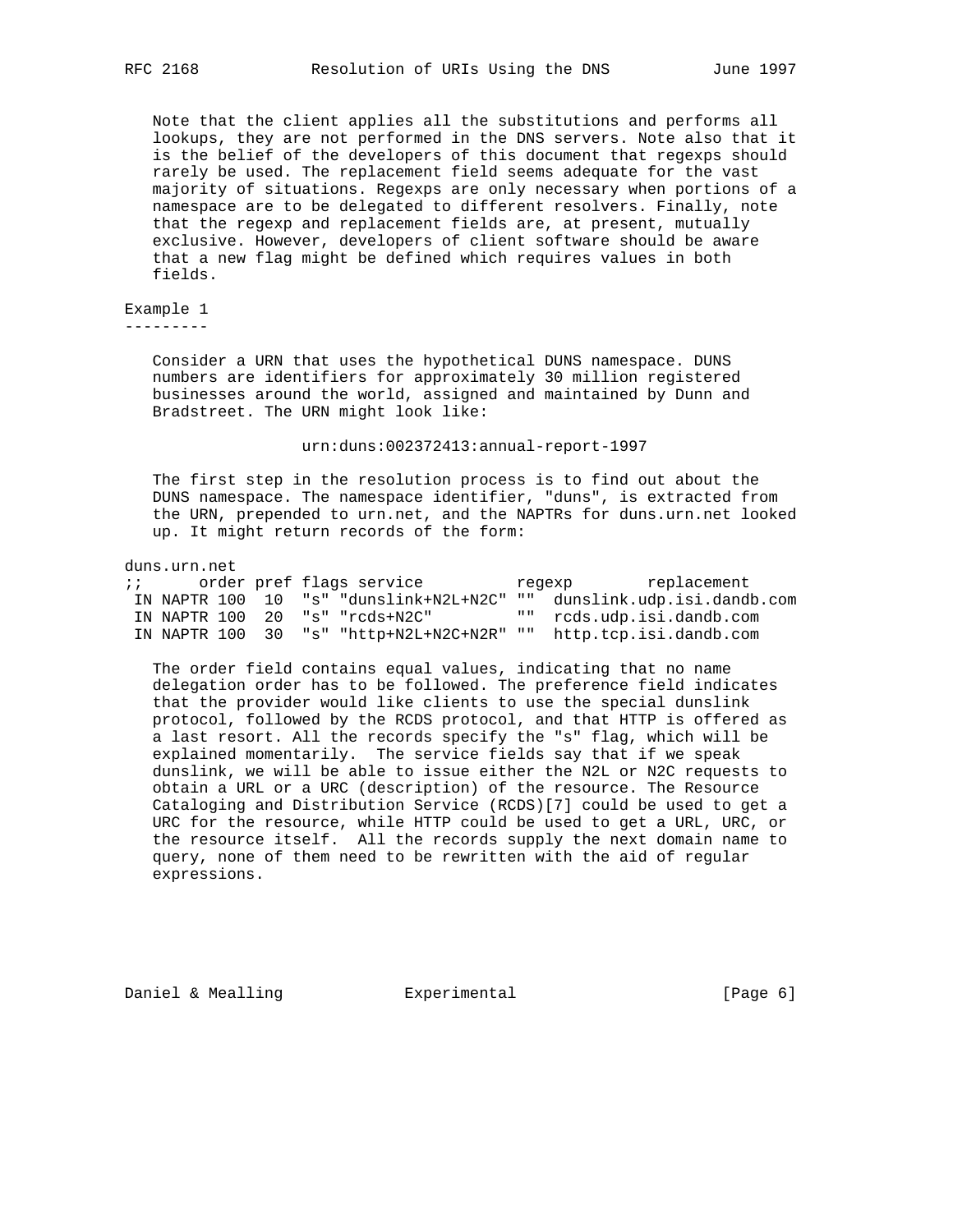The general case might require multiple NAPTR rewrites to locate a resolver, but eventually we will come to the "terminal NAPTR". Once we have the terminal NAPTR, our next probe into the DNS will be for a SRV or A record instead of another NAPTR. Rather than probing for a non-existent NAPTR record to terminate the loop, the flags field is used to indicate a terminal lookup. If it has a value of "s", the next lookup should be for SRV RRs, "a" denotes that A records should sought. A "p" flag is also provided to indicate that the next action is Protocol-specific, but that looking up another NAPTR will not be part of it.

 Since our example RR specified the "s" flag, it was terminal. Assuming our client does not know the dunslink protocol, our next action is to lookup SRV RRs for rcds.udp.isi.dandb.com, which will tell us hosts that can provide the necessary resolution service. That lookup might return:

| $\cdots$                        |          |  | Pref Weight Port Target    |
|---------------------------------|----------|--|----------------------------|
| rcds.udp.isi.dandb.com IN SRV 0 |          |  | 1000 defduns.isi.dandb.com |
|                                 | IN SRV O |  | 1000 dbmirror.com.au       |
|                                 | IN SRV 0 |  | 1000 ukmirror.com.uk       |

 telling us three hosts that could actually do the resolution, and giving us the port we should use to talk to their RCDS server. (The reader is referred to the SRV proposal [4] for the interpretation of the fields above).

 There is opportunity for significant optimization here. We can return the SRV records as additional information for terminal NAPTRs (and the A records as additional information for those SRVs). While this recursive provision of additional information is not explicitly blessed in the DNS specifications, it is not forbidden, and BIND does take advantage of it [8]. This is a significant optimization. In conjunction with a long TTL for \*.urn.net records, the average number of probes to DNS for resolving DUNS URNs would approach one. Therefore, DNS server implementors SHOULD provide additional information with NAPTR responses. The additional information will be either SRV or A records. If SRV records are available, their A records should be provided as recursive additional information.

 Note that the example NAPTR records above are intended to represent the reply the client will see. They are not quite identical to what the domain administrator would put into the zone files. For one thing, the administrator should supply the trailing '.' character on any FQDNs.

Daniel & Mealling **Experimental Experimental** [Page 7]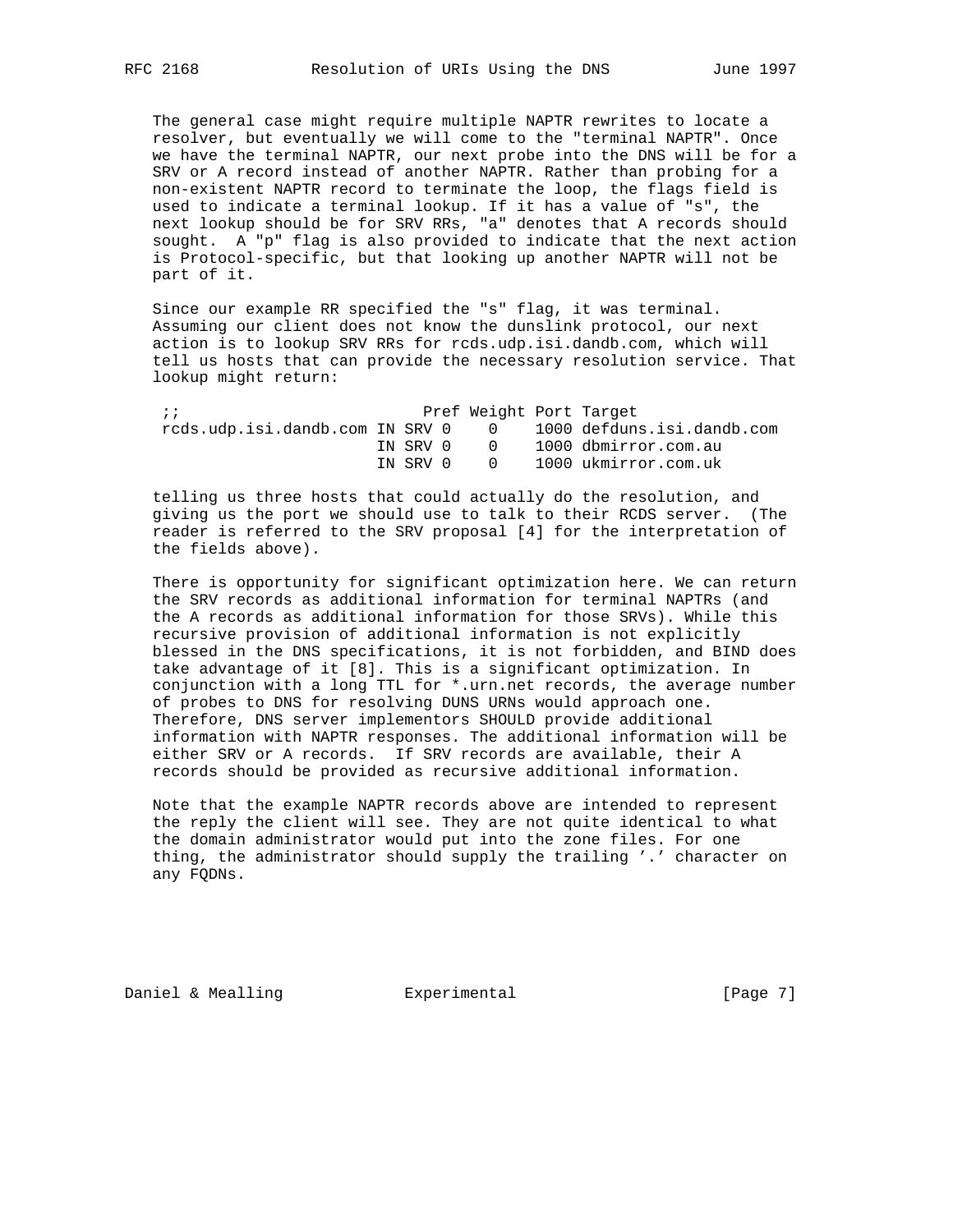Example 2 ---------

> Consider a URN namespace based on MIME Content-Ids. The URN might look like this:

> > urn:cid:199606121851.1@mordred.gatech.edu

 (Note that this example is chosen for pedagogical purposes, and does not conform to the recently-approved CID URL scheme.)

 The first step in the resolution process is to find out about the CID namespace. The namespace identifier, cid, is extracted from the URN, prepended to urn.net, and the NAPTR for cid.urn.net looked up. It might return records of the form:

cid.urn.net

; i order pref flags service the regexp teplacement IN NAPTR 100 10 "" "" "/urn:cid:.+@( $[\hat{\wedge},]$ +\.)(.\*)\$/\2/i"

 We have only one NAPTR response, so ordering the responses is not a problem. The replacement field is empty, so we check the regexp field and use the pattern provided there. We apply that regexp to the entire URN to see if it matches, which it does. The  $\lambda$  part of the substitution expression returns the string "gatech.edu". Since the flags field does not contain "s" or "a", the lookup is not terminal and our next probe to DNS is for more NAPTR records: lookup(query=NAPTR, "gatech.edu").

 Note that the rule does not extract the full domain name from the CID, instead it assumes the CID comes from a host and extracts its domain. While all hosts, such as mordred, could have their very own NAPTR, maintaining those records for all the machines at a site as large as Georgia Tech would be an intolerable burden. Wildcards are not appropriate here since they only return results when there is no exactly matching names already in the system.

The record returned from the query on "gatech.edu" might look like:

gatech.edu IN NAPTR

| $\ddot{i}$ |  |  | order pref flags service               |                               | regexp replacement   |
|------------|--|--|----------------------------------------|-------------------------------|----------------------|
|            |  |  | IN NAPTR 100 50 "s" "z3950+N2L+N2C"    | $\mathbf{H}$ and $\mathbf{H}$ | z3950.tcp.qatech.edu |
|            |  |  | IN NAPTR 100 50 "s" "rods+N2C"         | $\mathbf{H}$ $\mathbf{H}$     | rcds.udp.qatech.edu  |
|            |  |  | IN NAPTR 100 50 "s" "http+N2L+N2C+N2R" | $\mathbf{u}$                  | http.tcp.gatech.edu  |

Daniel & Mealling **Experimental Experimental** [Page 8]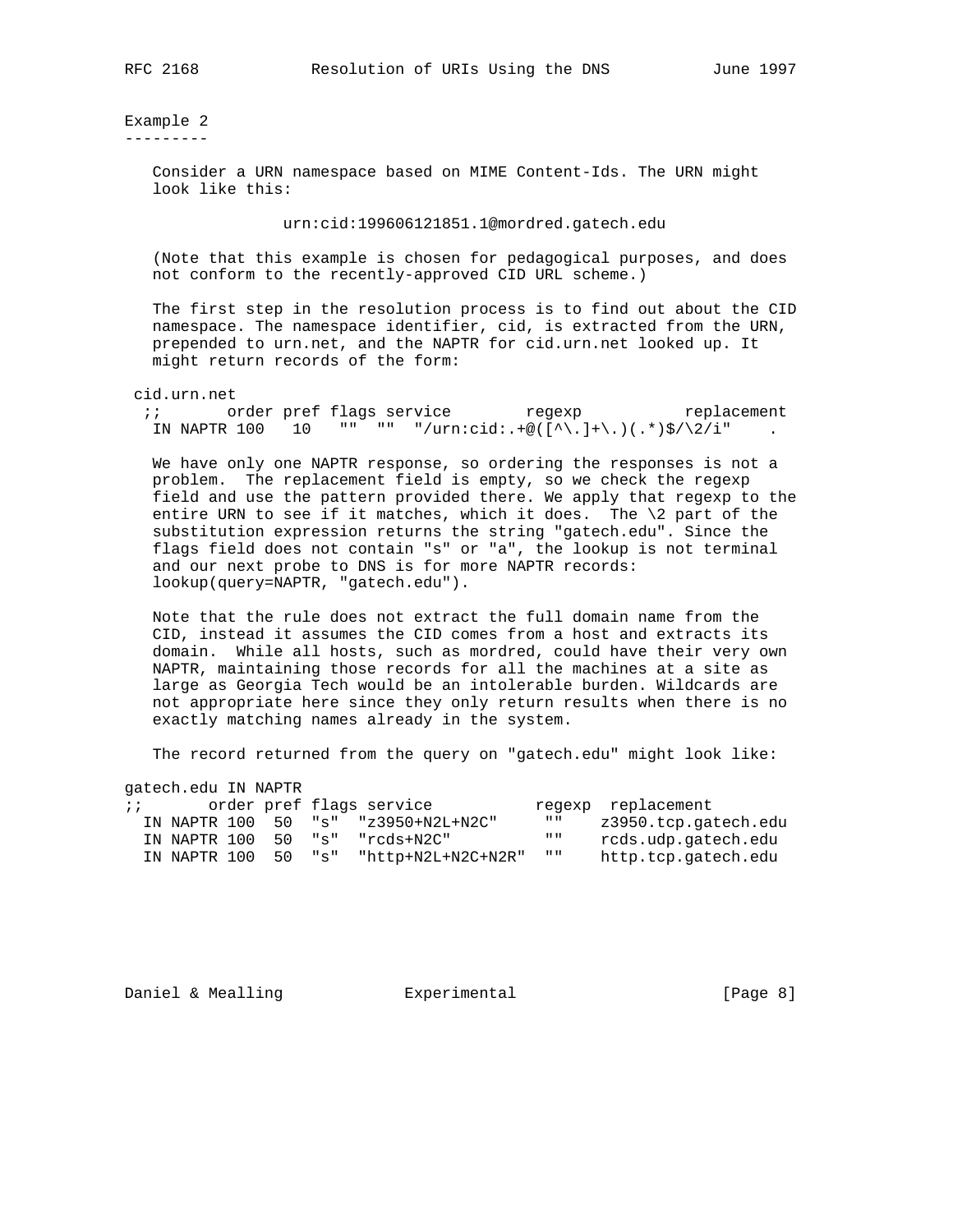Continuing with our example, we note that the values of the order and preference fields are equal in all records, so the client is free to pick any record. The flags field tells us that these are the last NAPTR patterns we should see, and after the rewrite (a simple replacement in this case) we should look up SRV records to get information on the hosts that can provide the necessary service.

Assuming we prefer the Z39.50 protocol, our lookup might return:

| $\cdots$                      |          | Pref Weight | Port Target                       |
|-------------------------------|----------|-------------|-----------------------------------|
| z3950.tcp.qatech.edu IN SRV 0 |          |             | $1000$ $z3950$ . $qatech$ . $edu$ |
|                               | IN SRV 0 |             | 1000 z3950.cc.gatech.edu          |
|                               | IN SRV 0 |             | 1000 z3950.uga.edu                |

 telling us three hosts that could actually do the resolution, and giving us the port we should use to talk to their Z39.50 server.

Recall that the regular expression used  $\2$  to extract a domain name from the CID, and  $\setminus$ . for matching the literal '.' characters seperating the domain name components. Since '\' is the escape character, literal occurances of a backslash must be escaped by another backslash. For the case of the cid.urn.net record above, the regular expression entered into the zone file should be "/urn:cid:.+@( $[\wedge\backslash\,.]+ \backslash\ .$ )(.\*)\$/ $\backslash\backslash 2/i$ ". When the client code actually receives the record, the pattern will have been converted to  $"\/urn:cid:.+@([^,]+), (.*)\$  /  $2/ii".$ 

Example 3 ---------

> Even if URN systems were in place now, there would still be a tremendous number of URLs. It should be possible to develop a URN resolution system that can also provide location independence for those URLs. This is related to the requirement in [1] to be able to grandfather in names from other naming systems, such as ISO Formal Public Identifiers, Library of Congress Call Numbers, ISBNs, ISSNs, etc.

 The NAPTR RR could also be used for URLs that have already been assigned. Assume we have the URL for a very popular piece of software that the publisher wishes to mirror at multiple sites around the world:

http://www.foo.com/software/latest-beta.exe

Daniel & Mealling  $\qquad \qquad$  Experimental  $\qquad \qquad$  [Page 9]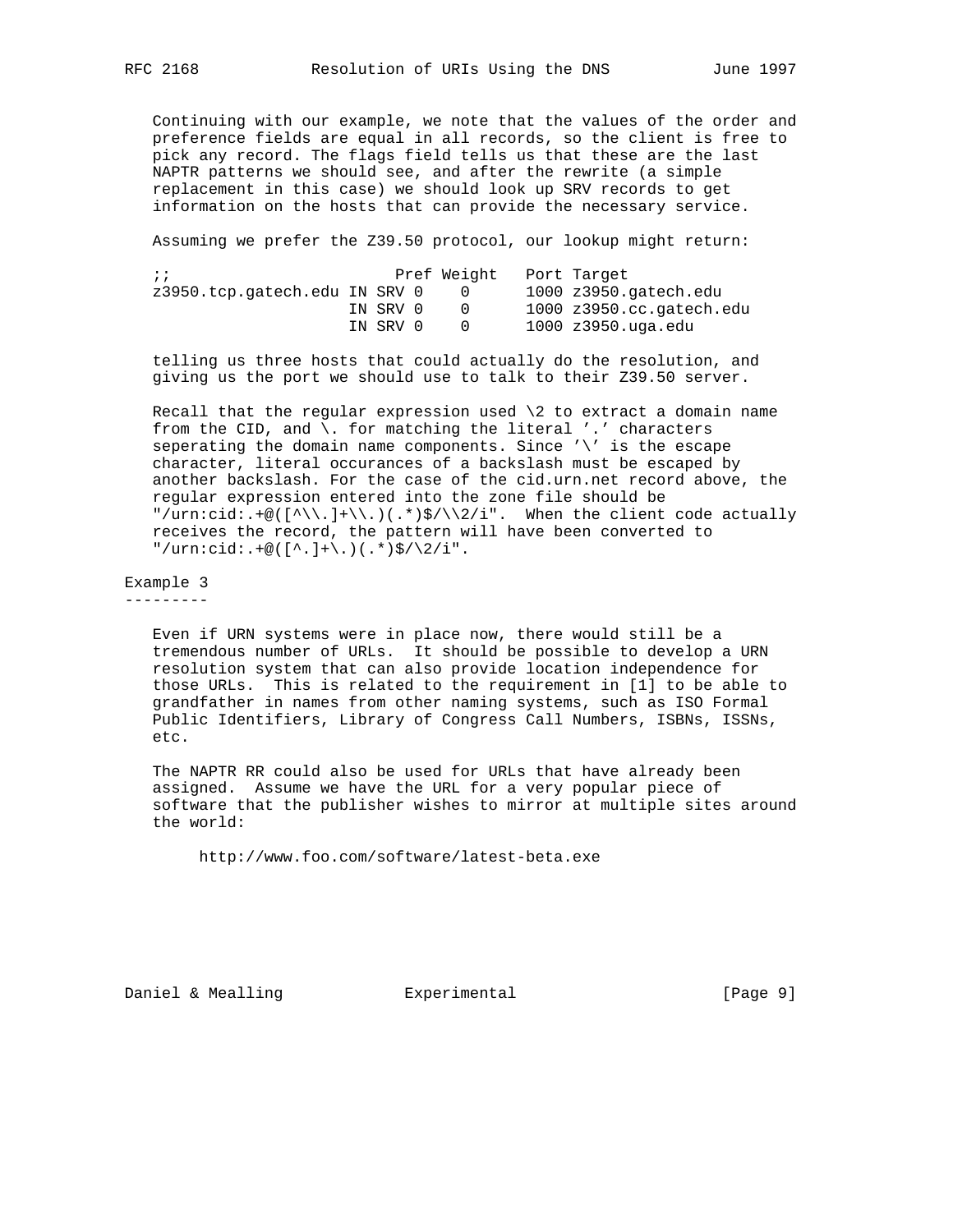We extract the prefix, "http", and lookup NAPTR records for http.urn.net. This might return a record of the form http.urn.net IN NAPTR ;; order pref flags service regexp replacement 100 90 "" "" "!http://( $[^{\wedge}/:]^{\dagger}$ )!\1!i" . This expression returns everything after the first double slash and before the next slash or colon. (We use the '!' character to delimit the parts of the substitution expression. Otherwise we would have to use backslashes to escape the forward slashes, and would have a regexp in the zone file that looked like "/http:\\/\\/([^\\/:]+)/\\1/i".). Applying this pattern to the URL extracts "www.foo.com". Looking up NAPTR records for that might return: www.foo.com ;; order pref flags service regexp replacement IN NAPTR 100 100 "s" "http+L2R" "" http.tcp.foo.com IN NAPTR 100 100 "s" "ftp+L2R" "" ftp.tcp.foo.com Looking up SRV records for http.tcp.foo.com would return information on the hosts that foo.com has designated to be its mirror sites. The client can then pick one for the user. NAPTR RR Format =============== The format of the NAPTR RR is given below. The DNS type code for NAPTR is 35. Domain TTL Class Order Preference Flags Service Regexp Replacement where: Domain The domain name this resource record refers to. TTL Standard DNS Time To Live field Class Standard DNS meaning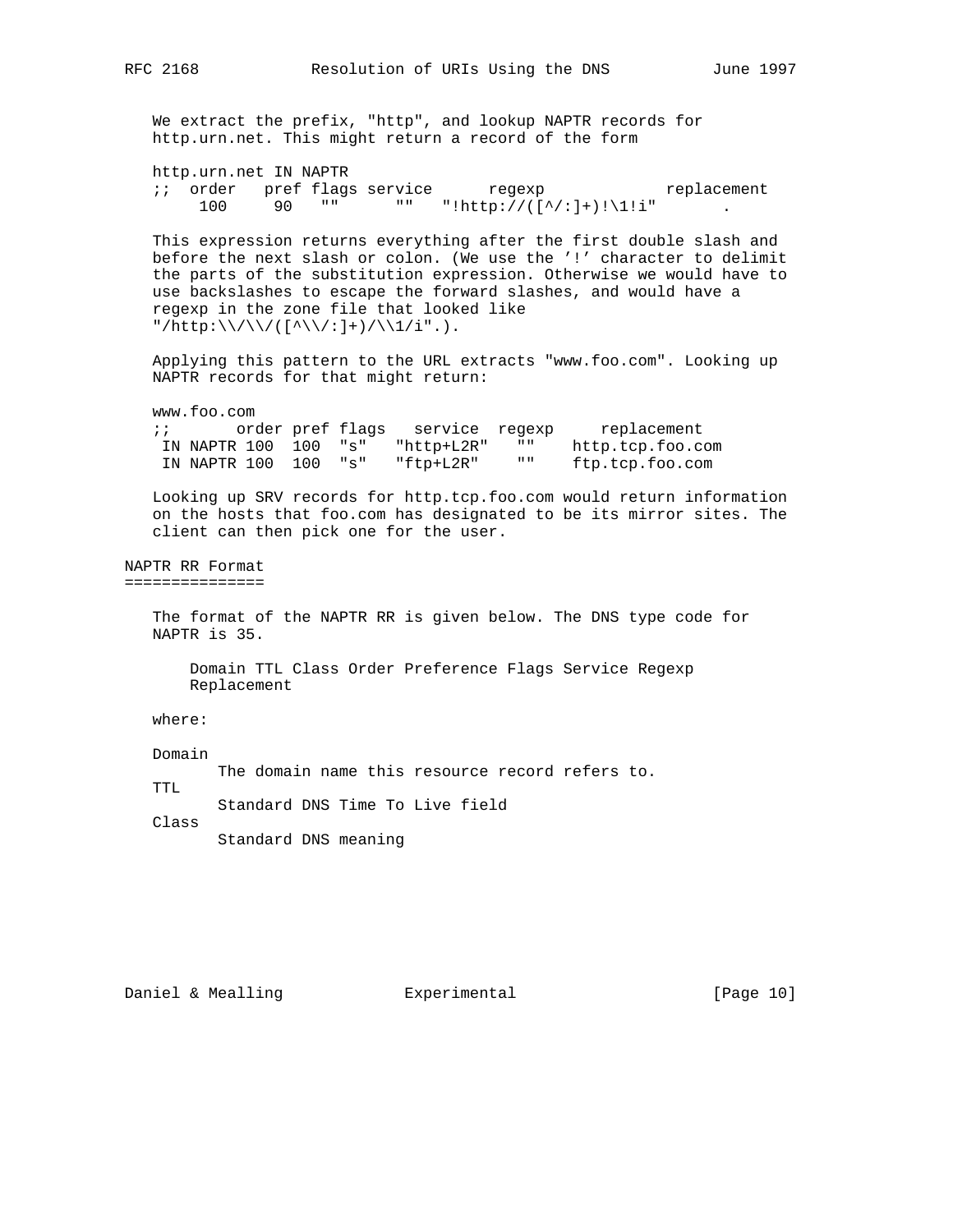# Order

 A 16-bit integer specifying the order in which the NAPTR records MUST be processed to ensure correct delegation of portions of the namespace over time. Low numbers are processed before high numbers, and once a NAPTR is found that "matches" a URN, the client MUST NOT consider any NAPTRs with a higher value for order.

Preference

 A 16-bit integer which specifies the order in which NAPTR records with equal "order" values SHOULD be processed, low numbers being processed before high numbers. This is similar to the preference field in an MX record, and is used so domain administrators can direct clients towards more capable hosts or lighter weight protocols.

Flags

 A String giving flags to control aspects of the rewriting and interpretation of the fields in the record. Flags are single characters from the set [A-Z0-9]. The case of the alphabetic characters is not significant.

 At this time only three flags, "S", "A", and "P", are defined. "S" means that the next lookup should be for SRV records instead of NAPTR records. "A" means that the next lookup should be for A records. The "P" flag says that the remainder of the resolution shall be carried out in a Protocol-specific fashion, and we should not do any more DNS queries.

 The remaining alphabetic flags are reserved. The numeric flags may be used for local experimentation. The S, A, and P flags are all mutually exclusive, and resolution libraries MAY signal an error if more than one is given. (Experimental code and code for assisting in the creation of NAPTRs would be more likely to signal such an error than a client such as a browser). We anticipate that multiple flags will be allowed in the future, so implementers MUST NOT assume that the flags field can only contain 0 or 1 characters. Finally, if a client encounters a record with an unknown flag, it MUST ignore it and move to the next record. This test takes precedence even over the "order" field. Since flags can control the interpretation placed on fields, a novel flag might change the interpretation of the regexp and/or replacement fields such that it is impossible to determine if a record matched a URN.

Daniel & Mealling  $\qquad \qquad$  Experimental  $\qquad \qquad$  [Page 11]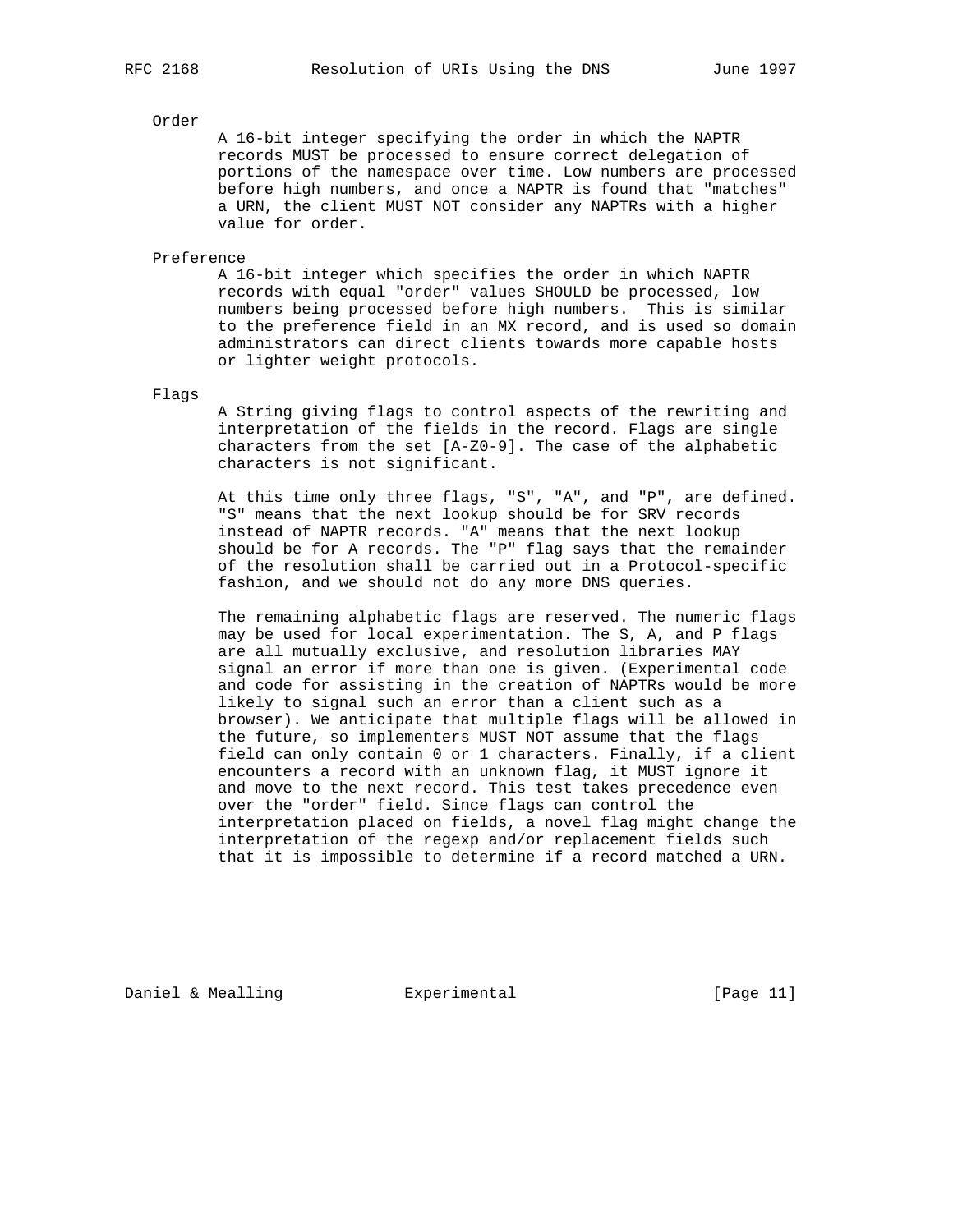## Service

 Specifies the resolution service(s) available down this rewrite path. It may also specify the particular protocol that is used to talk with a resolver. A protocol MUST be specified if the flags field states that the NAPTR is terminal. If a protocol is specified, but the flags field does not state that the NAPTR is terminal, the next lookup MUST be for a NAPTR. The client MAY choose not to perform the next lookup if the protocol is unknown, but that behavior MUST NOT be relied upon.

 The service field may take any of the values below (using the Augmented BNF of RFC 822[9]):

```
 service_field = [ [protocol] *("+" rs)]
   protocol = ALPHA *31ALPHANUM
   rs = ALPHA *31ALPHANUM
 // The protocol and rs fields are limited to 32
 // characters and must start with an alphabetic.
 // The current set of "known" strings are:
// \text{protocol} = "\text{rcds}" / "\text{thttp}" / "\text{hdl}" / "\text{rwhois}" / "\text{z}3950"
// rs = "N2L" / "N2Ls" / "N2R" / "N2Rs" / "N2C"
 // / "N2Ns" / "L2R" / "L2Ns" / "L2Ls" / "L2C"
```
 i.e. an optional protocol specification followed by 0 or more resolution services. Each resolution service is indicated by an initial '+' character.

 Note that the empty string is also a valid service field. This will typically be seen at the top levels of a namespace, when it is impossible to know what services and protocols will be offered by a particular publisher within that name space.

 At this time the known protocols are rcds[7], hdl[10] (binary, UDP-based protocols), thttp[5] (a textual, TCP-based protocol), rwhois[11] (textual, UDP or TCP based), and Z39.50[12] (binary, TCP-based). More will be allowed later. The names of the protocols must be formed from the characters [a-Z0-9]. Case of the characters is not significant.

 The service requests currently allowed will be described in more detail in [6], but in brief they are: N2L - Given a URN, return a URL

```
 N2Ls - Given a URN, return a set of URLs
 N2R - Given a URN, return an instance of the resource.
 N2Rs - Given a URN, return multiple instances of the
        resource, typically encoded using
        multipart/alternative.
```
Daniel & Mealling **Experimental** [Page 12]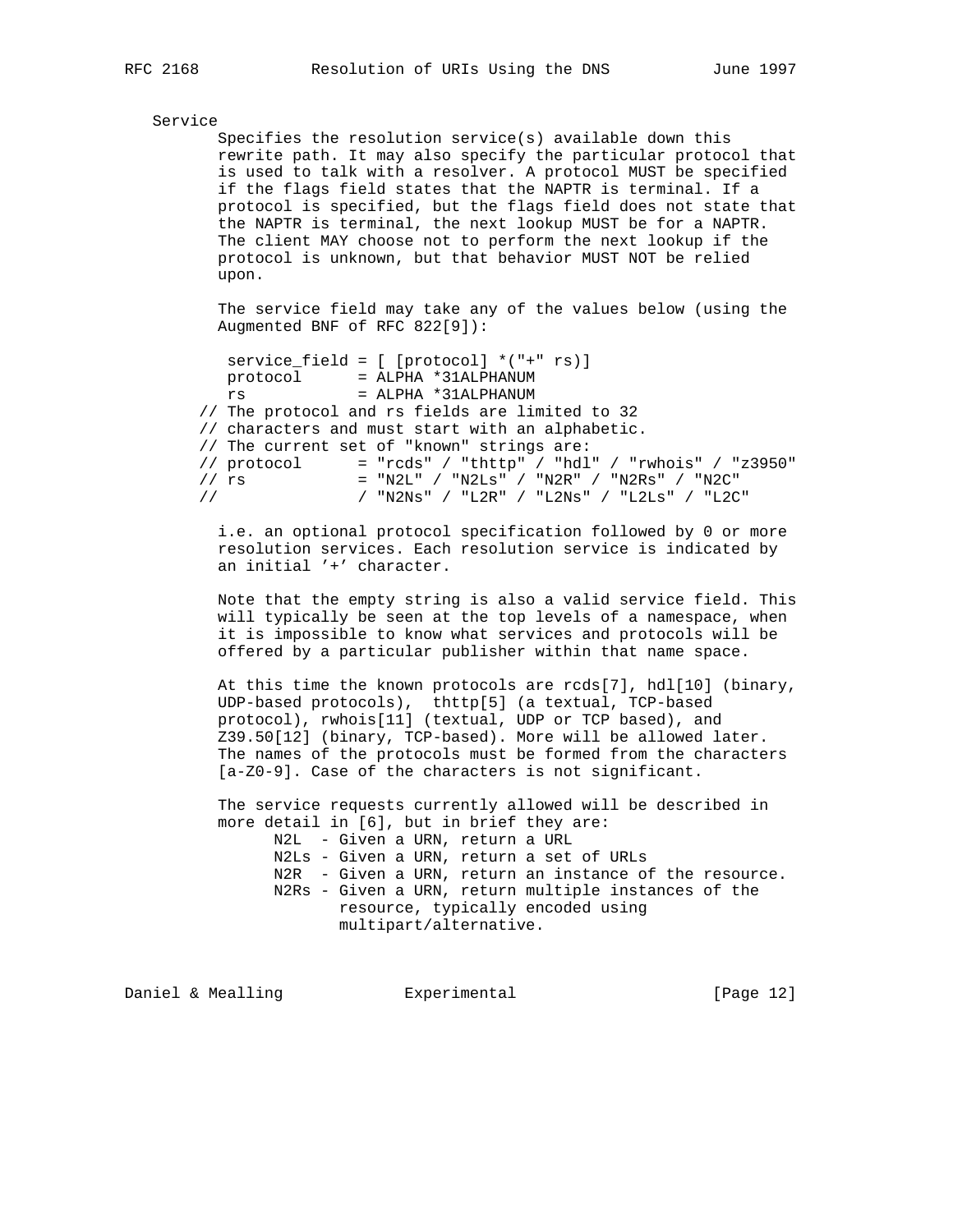- N2C Given a URN, return a collection of meta information on the named resource. The format of this response is the subject of another document.
- N2Ns Given a URN, return all URNs that are also identifers for the resource.
- L2R Given a URL, return the resource.
- L2Ns Given a URL, return all the URNs that are identifiers for the resource.
- L2Ls Given a URL, return all the URLs for instances of of the same resource.
- L2C Given a URL, return a description of the resource.

 The actual format of the service request and response will be determined by the resolution protocol, and is the subject for other documents (e.g. [5]). Protocols need not offer all services. The labels for service requests shall be formed from the set of characters [A-Z0-9]. The case of the alphabetic characters is not significant.

### Regexp

 A STRING containing a substitution expression that is applied to the original URI in order to construct the next domain name to lookup. The grammar of the substitution expression is given in the next section.

### Replacement

 The next NAME to query for NAPTR, SRV, or A records depending on the value of the flags field. As mentioned above, this may be compressed.

Substitution Expression Grammar: ================================

 The content of the regexp field is a substitution expression. True sed(1) substitution expressions are not appropriate for use in this application for a variety of reasons, therefore the contents of the regexp field MUST follow the grammar below:

| subst expr | = delim-char ere delim-char repl delim-char *flags              |
|------------|-----------------------------------------------------------------|
| delim-char | $=$ "/" / "!" /  (Any non-digit or non-flag character other     |
|            | than backslash $\sqrt{'}$ . All occurances of a delim char in a |
|            | subst expr must be the same character.)                         |
| ere        | = POSIX Extended Reqular Expression (see [13], section          |
|            | 2.8.4                                                           |
| repl       | = dns_str / backref / repl dns_str / repl backref               |
| dns str    | $= 1*DNS$ CHAR                                                  |
| backref    | $= "\\" 1POS DIGIT"$                                            |

Daniel & Mealling **Experimental** [Page 13]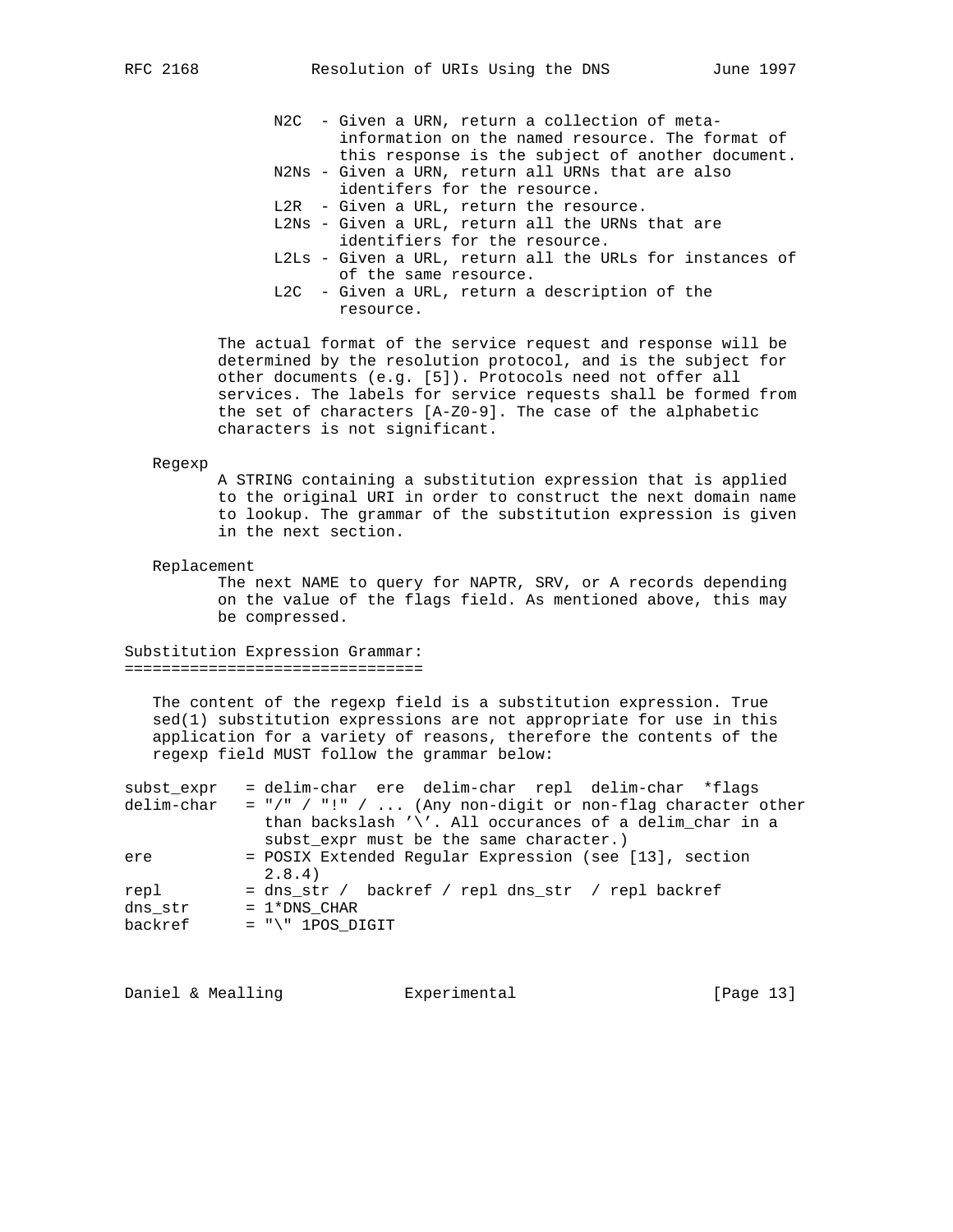$flags = "i"$ DNS\_CHAR = "-" / "0" / ... / "9" / "a" / ... / "z" / "A" / ... / "Z" POS\_DIGIT = "1" / "2" / ... / "9" ; 0 is not an allowed backref value domain name (see RFC-1123 [14]).

 The result of applying the substitution expression to the original URI MUST result in a string that obeys the syntax for DNS host names [14]. Since it is possible for the regexp field to be improperly specified, such that a non-conforming host name can be constructed, client software SHOULD verify that the result is a legal host name before making queries on it.

 Backref expressions in the repl portion of the substitution expression are replaced by the (possibly empty) string of characters enclosed by '(' and ')' in the ERE portion of the substitution expression. N is a single digit from 1 through 9, inclusive. It specifies the N'th backref expression, the one that begins with the N'th '(' and continues to the matching ')'. For example, the ERE  $(A(B(C)DE)(F)G)$ 

has backref expressions:

 $\lvert 1 \rvert$  = ABCDEFG  $\backslash 2$  = BCDE  $\backslash 3 = C$  $\setminus$  4 = F  $\5..\9$  = error - no matching subexpression

 The "i" flag indicates that the ERE matching SHALL be performed in a case-insensitive fashion. Furthermore, any backref replacements MAY be normalized to lower case when the "i" flag is given.

 The first character in the substitution expression shall be used as the character that delimits the components of the substitution expression. There must be exactly three non-escaped occurrences of the delimiter character in a substitution expression. Since escaped occurrences of the delimiter character will be interpreted as occurrences of that character, digits MUST NOT be used as delimiters. Backrefs would be confused with literal digits were this allowed. Similarly, if flags are specified in the substitution expression, the delimiter character must not also be a flag character.

Daniel & Mealling  $\qquad \qquad$  Experimental  $\qquad \qquad$  [Page 14]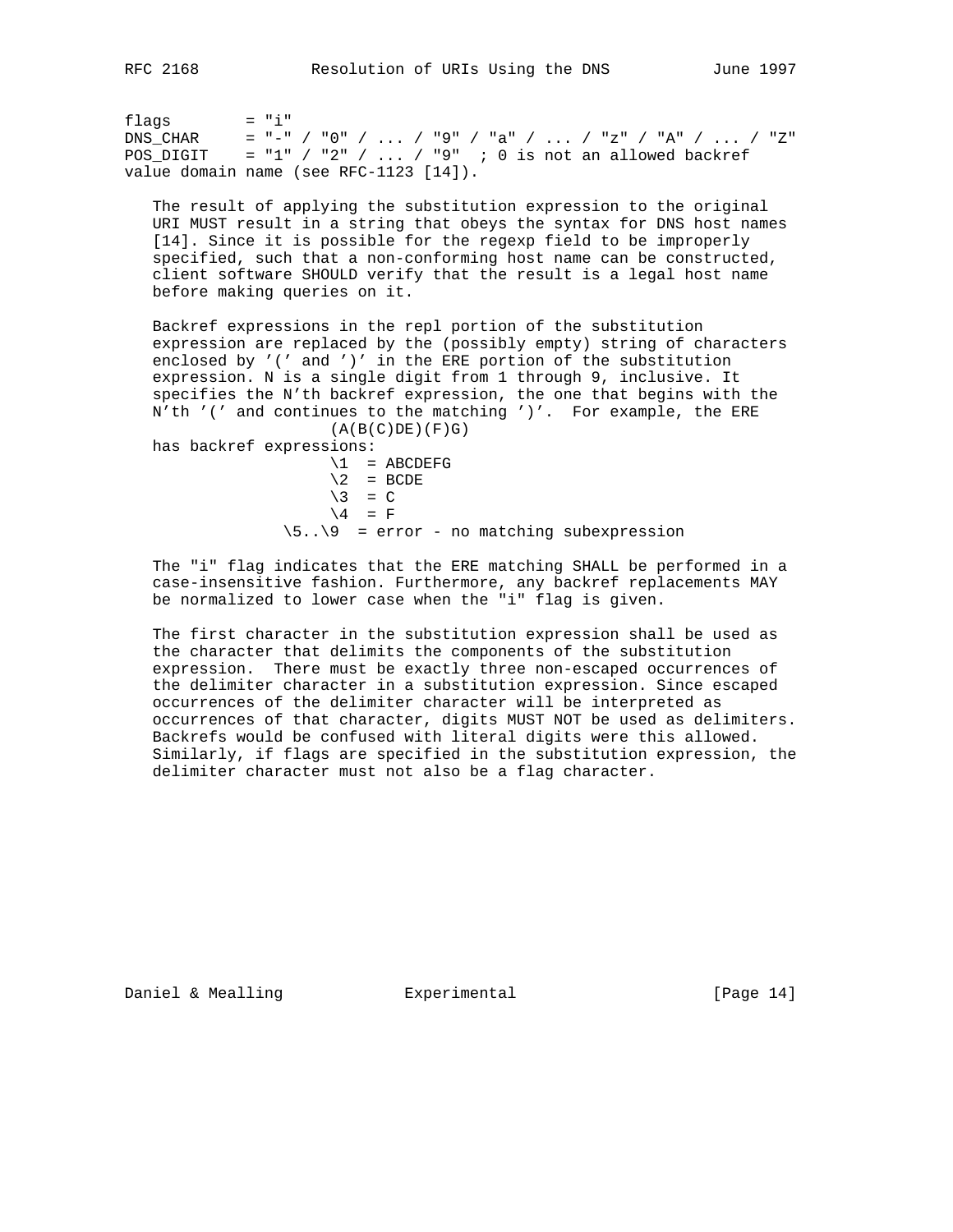Advice to domain administrators: ================================

 Beware of regular expressions. Not only are they a pain to get correct on their own, but there is the previously mentioned interaction with DNS. Any backslashes in a regexp must be entered twice in a zone file in order to appear once in a query response. More seriously, the need for double backslashes has probably not been tested by all implementors of DNS servers. We anticipate that urn.net will be the heaviest user of regexps. Only when delegating portions of namespaces should the typical domain administrator need to use regexps.

 On a related note, beware of interactions with the shell when manipulating regexps from the command line. Since '\' is a common escape character in shells, there is a good chance that when you think you are saying "\\" you are actually saying "\". Similar caveats apply to characters such as

 The "a" flag allows the next lookup to be for A records rather than SRV records. Since there is no place for a port specification in the NAPTR record, when the "A" flag is used the specified protocol must be running on its default port.

 The URN Sytnax draft defines a canonical form for each URN, which requires %encoding characters outside a limited repertoire. The regular expressions MUST be written to operate on that canonical form. Since international character sets will end up with extensive use of %encoded characters, regular expressions operating on them will be essentially impossible to read or write by hand.

Usage =====

> For the edification of implementers, pseudocode for a client routine using NAPTRs is given below. This code is provided merely as a convience, it does not have any weight as a standard way to process NAPTR records. Also, as is the case with pseudocode, it has never been executed and may contain logical errors. You have been warned.

 // // findResolver(URN) // Given a URN, find a host that can resolve it. // findResolver(string URN) { // prepend prefix to urn.net sprintf(key, "%s.urn.net", extractNS(URN)); do {

Daniel & Mealling **Experimental Experimental** [Page 15]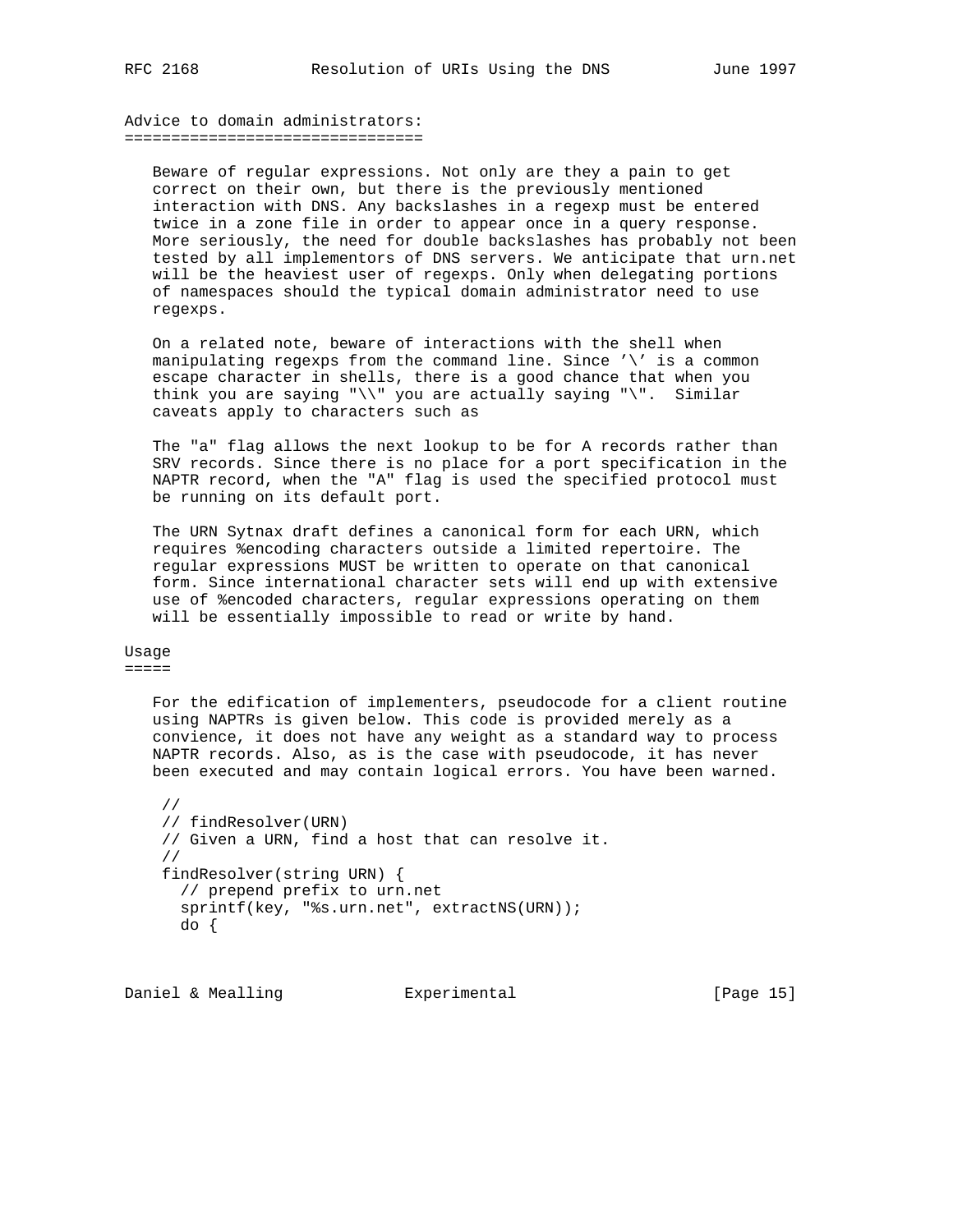```
 rewrite_flag = false;
        terminal = false;
        if (key has been seen) {
          quit with a loop detected error
 }
        add key to list of "seens"
        records = lookup(type=NAPTR, key); // get all NAPTR RRs for 'key'
        discard any records with an unknown value in the "flags" field.
        sort NAPTR records by "order" field and "preference" field
             (with "order" being more significant than "preference").
        n_naptrs = number of NAPTR records in response.
       curr order = records[0].order;
        max_order = records[n_naptrs-1].order;
         // Process current batch of NAPTRs according to "order" field.
       for (j=0; j < n_naptrs && records[j].order <= max_order; j++) {
          if (unknown_flag) // skip this record and go to next one
             continue;
          newkey = rewrite(URN, naptr[j].replacement, naptr[j].regexp);
          if (!newkey) // Skip to next record if the rewrite didn't
             match continue;
          // We did do a rewrite, shrink max_order to current value
          // so that delegation works properly
          max_order = naptr[j].order;
          // Will we know what to do with the protocol and services
          // specified in the NAPTR? If not, try next record.
          if(!isKnownProto(naptr[j].services)) {
            continue;
 }
          if(!isKnownService(naptr[j].services)) {
          continue;<br>}
 }
          // At this point we have a successful rewrite and we will
          // know how to speak the protocol and request a known
          // resolution service. Before we do the next lookup, check
          // some optimization possibilities.
          if (strcasecmp(flags, "S")
             || strcasecmp(flags, "P"))
            || strcasecmp(flags, "A")) {
             terminal = true;
            services = naptr[j].services;
             addnl = any SRV and/or A records returned as additional
                     info for naptr[j].
 }
          key = newkey;
```
Daniel & Mealling **Experimental** [Page 16]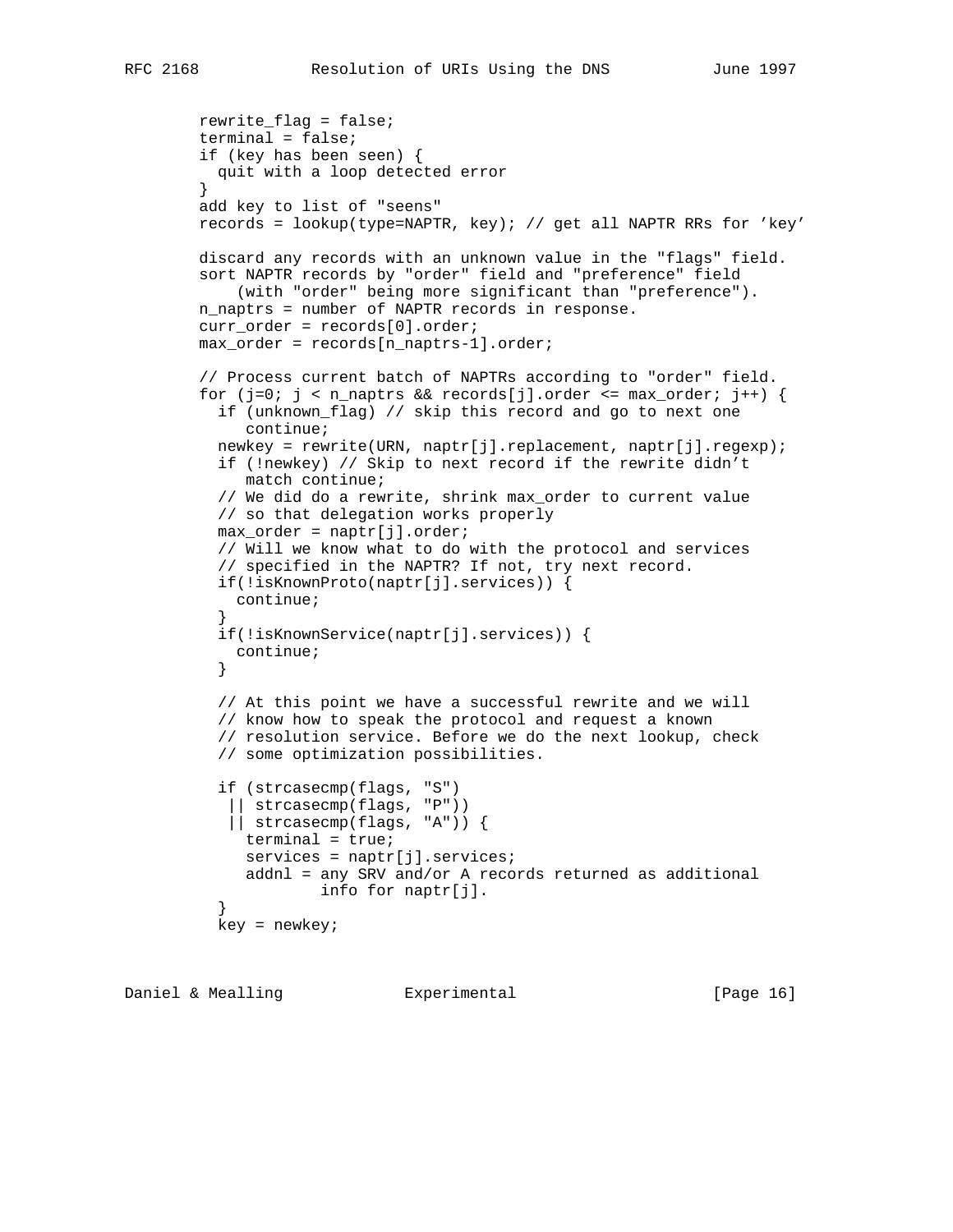```
 rewriteflag = true;
        break;<br>}
 }
       } while (rewriteflag && !terminal);
       // Did we not find our way to a resolver?
       if (!rewrite_flag) {
         report an error
         return NULL;
       }
       // Leave rest to another protocol?
       if (strcasecmp(flags, "P")) {
          return key as host to talk to;
       }
       // If not, keep plugging
       if (!addnl) { // No SRVs came in as additional info, look them up
        srvs = lookup(type=SRV, key);
       }
      sort SRV records by preference, weight, ...
       foreach (SRV record) { // in order of preference
         try contacting srv[j].target using the protocol and one of the
             resolution service requests from the "services" field of the
             last NAPTR record.
         if (successful)
           return (target, protocol, service);
           // Actually we would probably return a result, but this
           // code was supposed to just tell us a good host to talk to.
       }
       die with an "unable to find a host" error;
     }
Notes:
=
```
 - A client MUST process multiple NAPTR records in the order specified by the "order" field, it MUST NOT simply use the first record that provides a known protocol and service combination.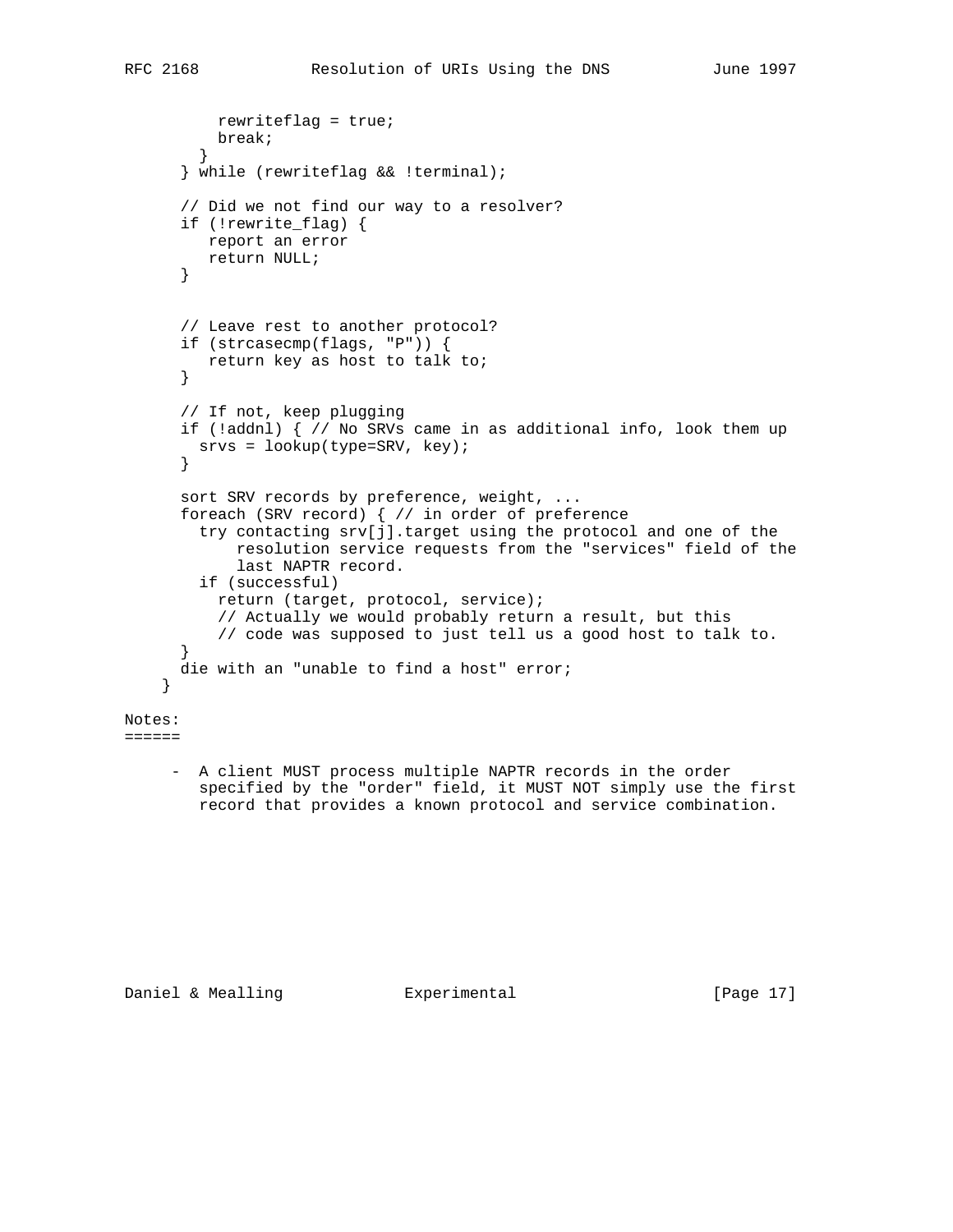- If a record at a particular order matches the URI, but the client doesn't know the specified protocol and service, the client SHOULD continue to examine records that have the same order. The client MUST NOT consider records with a higher value of order. This is necessary to make delegation of portions of the namespace work. The order field is what lets site administrators say "all requests for URIs matching pattern x go to server 1, all others go to server 2". (A match is defined as: 1) The NAPTR provides a replacement domain name or
- 2) The regular expression matches the URN )
	- When multiple RRs have the same "order", the client should use the value of the preference field to select the next NAPTR to consider. However, because of preferred protocols or services, estimates of network distance and bandwidth, etc. clients may use different criteria to sort the records.
	- If the lookup after a rewrite fails, clients are strongly encouraged to report a failure, rather than backing up to pursue other rewrite paths.
	- When a namespace is to be delegated among a set of resolvers, regexps must be used. Each regexp appears in a separate NAPTR RR. Administrators should do as little delegation as possible, because of limitations on the size of DNS responses.
	- Note that SRV RRs impose additional requirements on clients.

## Acknowledgments: =================

 The editors would like to thank Keith Moore for all his consultations during the development of this draft. We would also like to thank Paul Vixie for his assistance in debugging our implementation, and his answers on our questions. Finally, we would like to acknowledge our enormous intellectual debt to the participants in the Knoxville series of meetings, as well as to the participants in the URI and URN working groups.

# References:

===========

- [1] Sollins, Karen and Larry Masinter, "Functional Requirements for Uniform Resource Names", RFC-1737, Dec. 1994.
- [2] The URN Implementors, Uniform Resource Names: A Progress Report, http://www.dlib.org/dlib/february96/02arms.html, D-Lib Magazine, February 1996.

Daniel & Mealling  $\qquad \qquad$  Experimental  $\qquad \qquad$  [Page 18]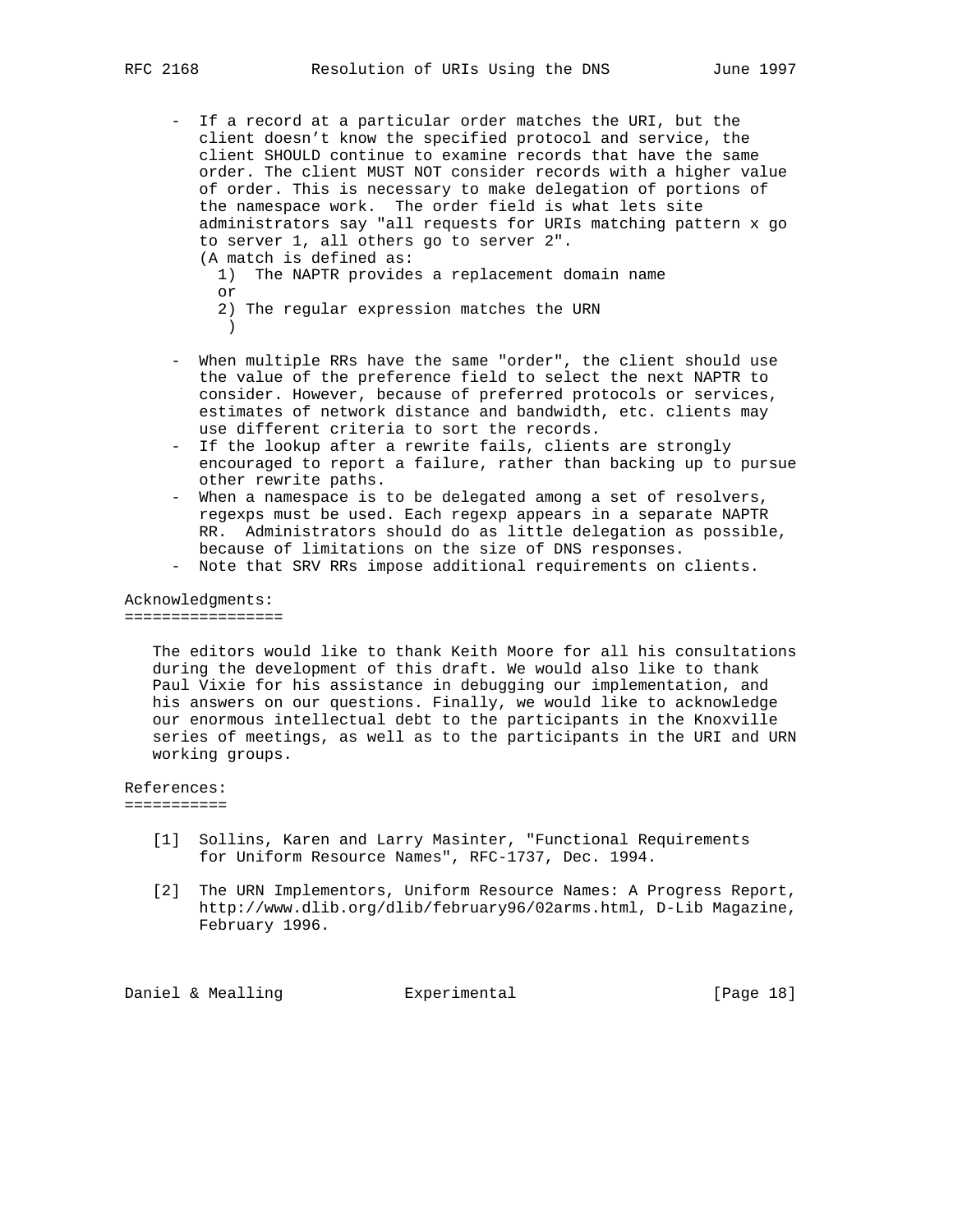- [3] Moats, Ryan, "URN Syntax", RFC-2141, May 1997.
- [4] Gulbrandsen, A. and P. Vixie, "A DNS RR for specifying the location of services (DNS SRV)", RFC-2052, October 1996.
- [5] Daniel, Jr., Ron, "A Trivial Convention for using HTTP in URN Resolution", RFC-2169, June 1997.
- [6] URN-WG, "URN Resolution Services", Work in Progress.
- [7] Moore, Keith, Shirley Browne, Jason Cox, and Jonathan Gettler, Resource Cataloging and Distribution System, Technical Report CS-97-346, University of Tennessee, Knoxville, December 1996
- [8] Paul Vixie, personal communication.
- [9] Crocker, Dave H. "Standard for the Format of ARPA Internet Text Messages", RFC-822, August 1982.
- [10] Orth, Charles and Bill Arms; Handle Resolution Protocol Specification, http://www.handle.net/docs/client\_spec.html
- [11] Williamson, S., M. Kosters, D. Blacka, J. Singh, K. Zeilstra, "Referral Whois Protocol (RWhois)", RFC-2167, June 1997.
- [12] Information Retrieval (Z39.50): Application Service Definition and Protocol Specification, ANSI/NISO Z39.50-1995, July 1995.
- [13] IEEE Standard for Information Technology Portable Operating System Interface (POSIX) - Part 2: Shell and Utilities (Vol. 1); IEEE Std 1003.2-1992; The Institute of Electrical and Electronics Engineers; New York; 1993. ISBN:1-55937-255-9
- [14] Braden, R., "Requirements for Internet Hosts Application and and Support", RFC-1123, Oct. 1989.
- [15] Sollins, Karen, "Requirements and a Framework for URN Resolution Systems", November 1996, Work in Progress.

Daniel & Mealling  $\qquad \qquad$  Experimental  $\qquad \qquad$  [Page 19]